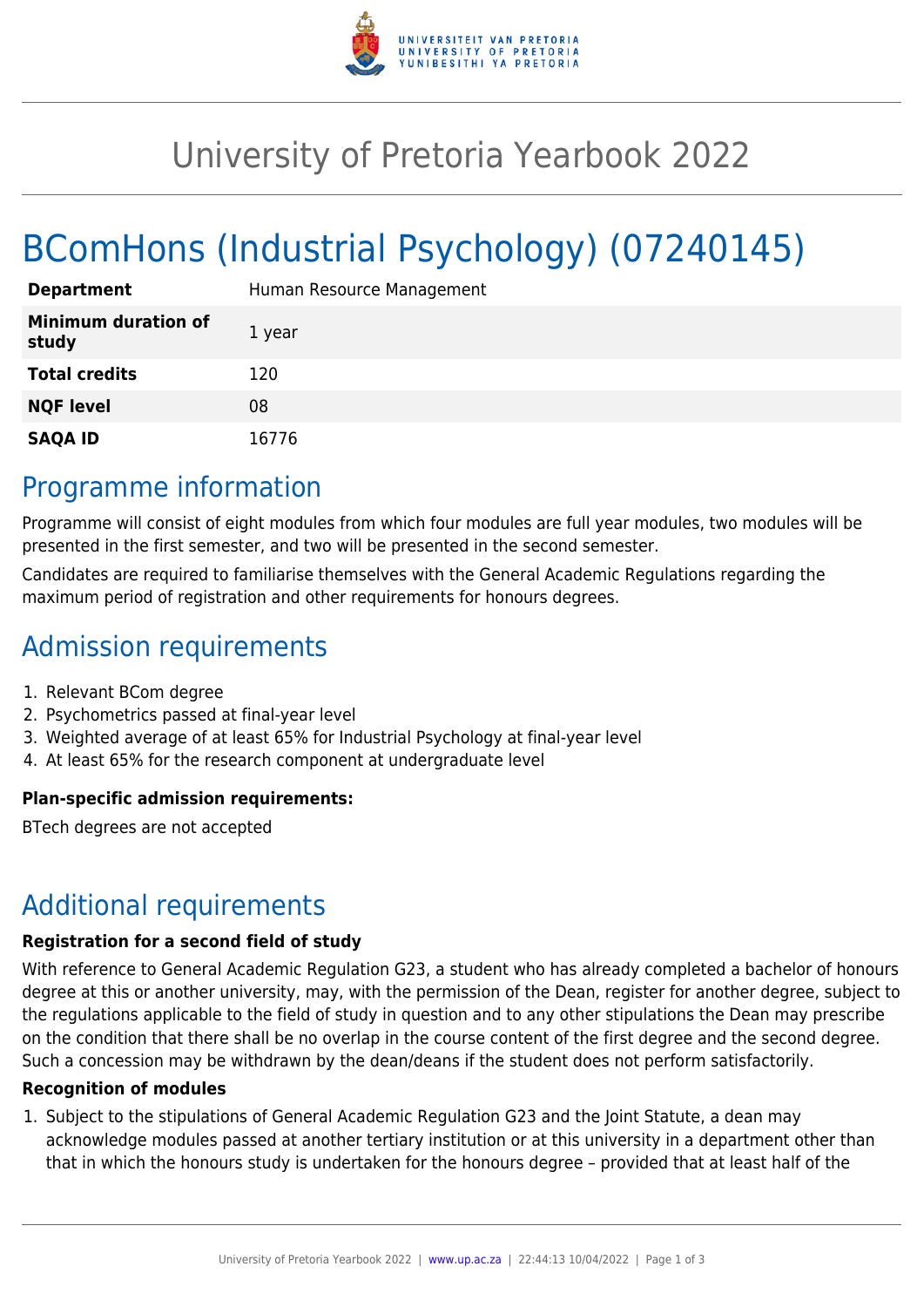

required modules for the degree in question are attended and passed at this university.

2. If there is overlap in the course content of the degree for which the student wishes to enrol or is enrolled and a degree already conferred, the Dean may not acknowledge any modules that form part of the degree already conferred.

### Examinations and pass requirements

Subject to the provisions of General Academic Regulation G26, a head of department determines, in consultation with the Dean when the honours examinations in his/her department will take place, provided that:

- honours examinations which do not take place before the end of the academic year must take place before the closing date of the special exam period in the beginning of the following academic year, and all examination results must be submitted to Student Administration before the closing date of submission of marks; and
- honours examinations which do not take place before the end of the first semester may take place no later than the closing date of the exam period, and all examination results must be submitted to Student Administration on or before the closing date of submission of marks.

The head of the department determines:

- whether a candidate will be admitted to a supplementary examination, provided that a supplementary examination is granted, only once in a maximum of two prescribed semester modules or once in one year module.
- the manner in which research reports are prepared and examined in his/her department.

Supplementary examinations (if granted) cover the same subject matter as was the case for the examinations. A student may not enrol for the same module more than once, unless the dean has approved a second enrolment based on an application supported by a valid reason or motivation. Also refer to General Academic Regulation G18.3.

**NB:** Full details are published in each department's postgraduate information brochure, which is available from the relevant head of department. The minimum pass mark for a research report is 50%.

Subject to the provisions of G26, the subminimum required in subdivisions of modules is published in the study guides, which are available from the relevant head of department.

### Pass with distinction

In order to be awarded the degree with distinction, a student must meet the following criteria:

- Obtain a Grade Point Average of at least 75% including at least 75% in the Research Report;
- Complete the degree within the minimum period prescribed:
- Only the final mark of the first attempt to pass the modules or dissertation will be considered and
- The GPA will be not be rounded up to a whole number.